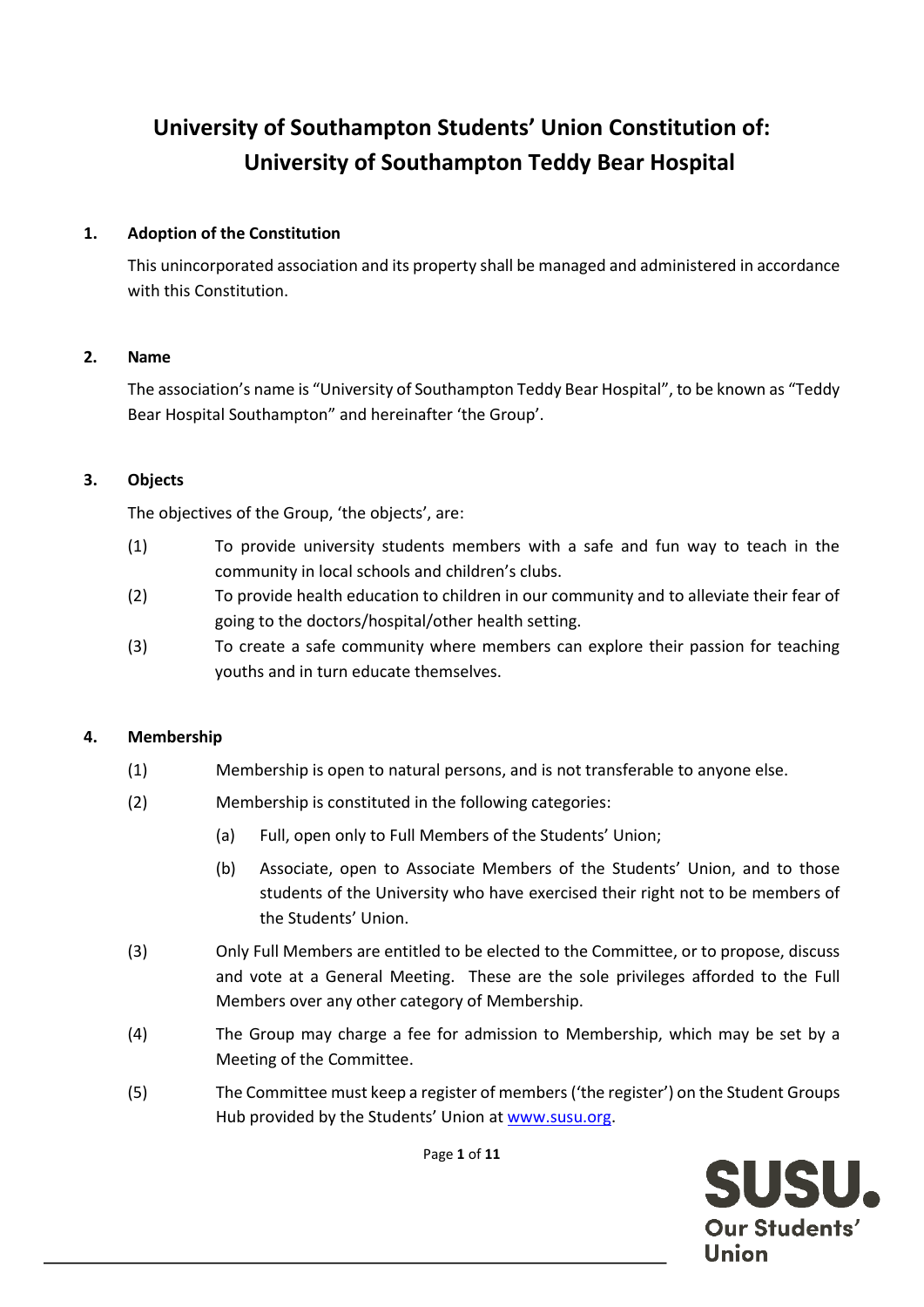- (6) The Committee may only refuse an application for Membership if, acting reasonably and properly, they consider it to be in the best interests of the Group to refuse the application.
- (7) Membership is terminated if:
	- (a) the Member resigns by written notice to the Committee.
	- (b) any sum due from the Member to the Group is not paid in full within six months of it falling due.
	- (c) a Member ceases to be qualified for their category of Membership.
	- (d) membership is revoked by a resolution of the Members in General Meeting or a Meeting of the Committee, in accordance with Clause 13, 'Disciplinary Action'.

# **5. General Meetings**

- (1) The General Meeting constitute the Group's highest decision-making body, subject to the provisions of this Constitution.
- (2) The Group must hold an Annual General Meeting (AGM) in each academic year and not more than fifteen months may elapse between successive AGMs.
- (3) A General Meeting that is not an Annual General Meeting is called an Extraordinary General Meeting (EGM).
- (4) The Committee may call an Extraordinary General Meeting at any time.
- (5) The Committee must call an Extraordinary General Meeting if requested to do so in writing by at least five Full Members of the Group.
	- (a) The Members' written request must state a complete agenda for the EGM.
	- (b) If the Committee do not hold an EGM within five days of their receipt of the Members' written request, the Members may proceed to hold an EGM in accordance with Clause 6, 'Proceedings of General Meetings'.

# **6. Proceedings of General Meetings**

- (1) Notice:
	- (a) The minimum period of notice required to hold an Annual General Meeting is ten days. The minimum period of notice required to hold an Extraordinary General Meeting is three days.
	- (b) The notice must specify the date, time and place of the General Meeting, and an agenda for the General Meeting.
	- Page **2** of **11** (c) If the General Meeting is to be an AGM, the notice must say so, and must invite nominations in accordance with Clause 9, 'Appointment of the Committee'.

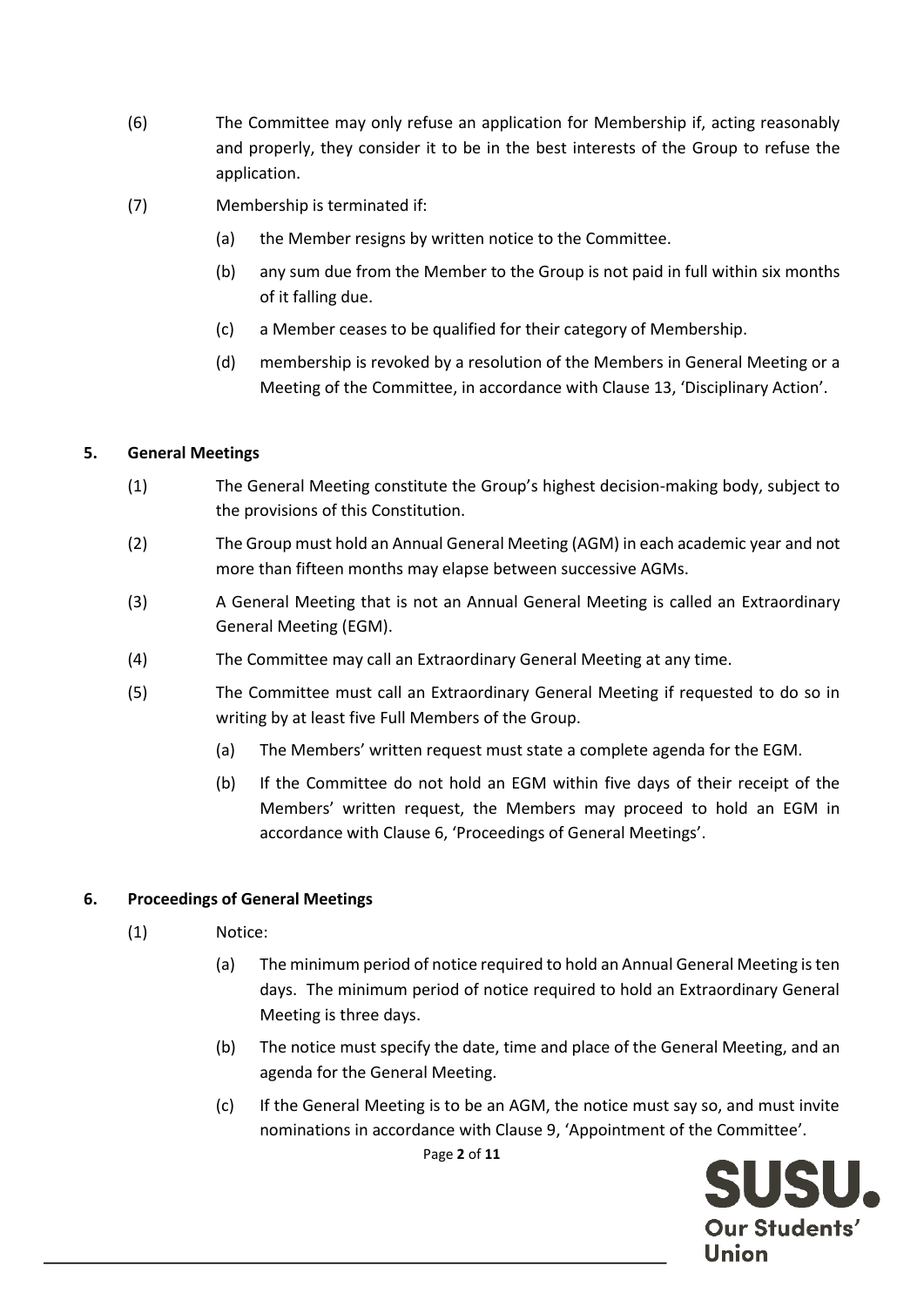- (d) Notice must be given to all Members and to the Committee.
- (2) Chairing:
	- (a) General Meetings shall usually be chaired by the person who has been elected as President.
	- (b) If there is no such person or they are not present within fifteen minutes of the time appointed for the General Meeting, the Full Members present must elect one of their number to chair.
- (3) Associate Members may speak at General Meetings with the permission of the meeting.
- (4) Voting:
	- (a) Every Full Member present at a General Meeting, with the exception of the Chair, shall be entitled to one vote upon every voting matter. In the case of an equality of votes, the Chair shall have a casting vote.
	- (b) Decisions may only be made by at least a simple majority of votes at a quorate General Meeting.
	- (c) All voting shall be by a show of hands or secret ballot, at the discretion of the Chair.
	- (d) There shall be no absentee voting.
- (5) Minutes:
	- (a) Minutes must be taken of all proceedings at a General Meeting, including the decisions made and where appropriate the reasons for the decisions.
	- (b) Minutes of a General Meeting shall be made available to all Members within seven days.
- (7) Reports:
	- (a) If the General Meeting is an AGM, the Chair may invite any of the Committee to offer a report of their activities whilst in office.
	- (b) The Treasurer must present the Group's accounts to the Members at the AGM.
- (8) Resolutions:
	- (a) Any Full Member may propose a resolution to be discussed and voted upon at a General Meeting.

## **7. Officers and the Committee**

- (1) The Group and its property shall be administered and managed by a Committee comprising the officers appointed in accordance with Clause 9, 'Appointment of the Committee'.
- (2) The Group shall have the following officers:

Page **3** of **11**

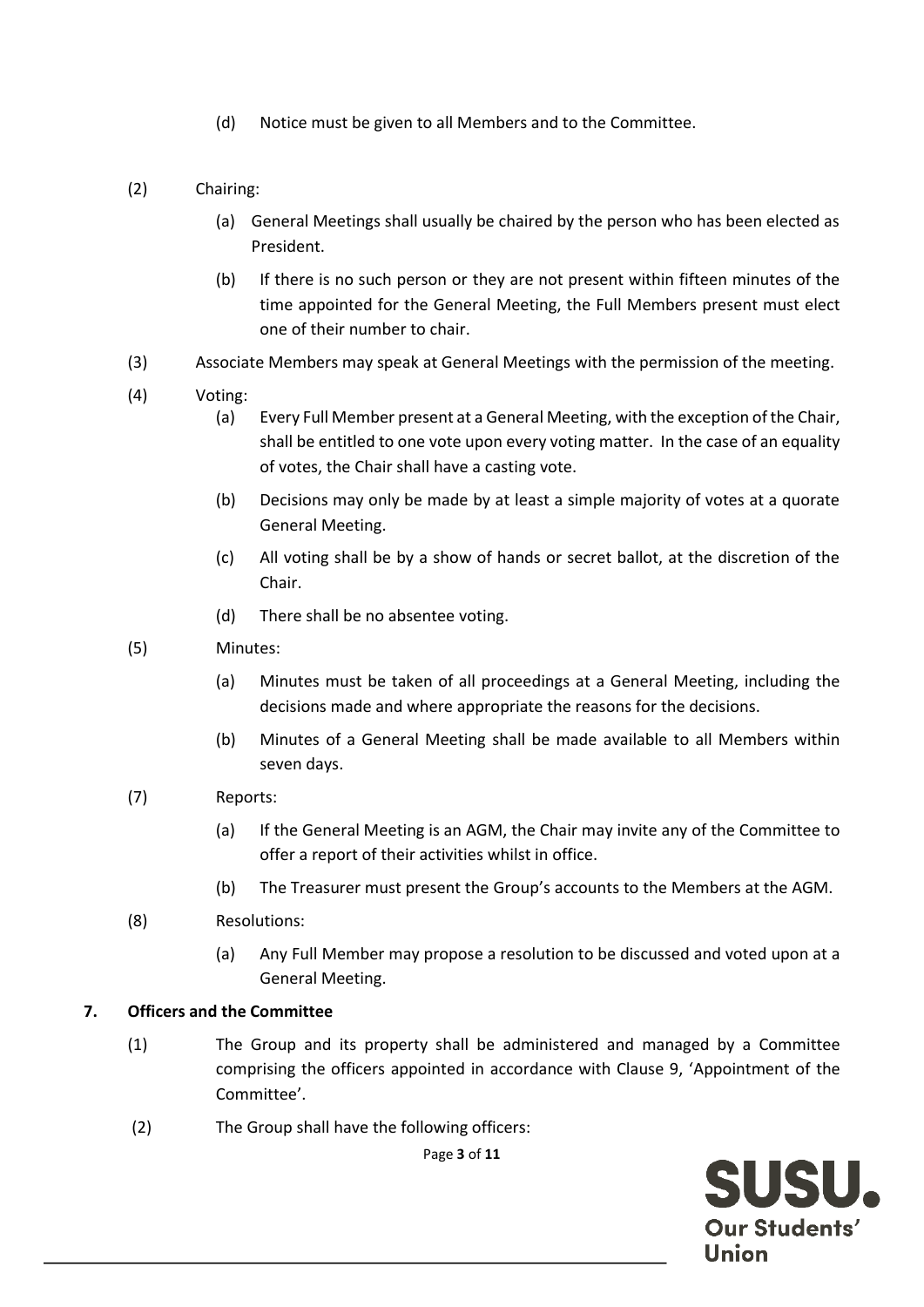- (a) President. The President shall oversee the organisation and management of the Group and the Committee as a whole; ensure the officers' accountability to Members, the Committee, and the Students' Union; and represent the Group to all external interests.
- (b) Vice President. The Vice President shall aid the President in overseeing the organisation and management of the Group. They will help in being a key liaison between the general committee, the President and the Students' Union.
- (c) Secretary. The Secretary shall oversee the administration of the Group, take minutes at General Meetings and Meetings of the Committee, and maintain the register.
- (d) Treasurer. The Treasurer shall oversee the financing of the Group, set the Group's budget, and maintain the accounts of the Group.
- (e) Schools Coordinator. The Schools Coordinator shall liaise with the schools in our local community, advertising the work of the Group and organising volunteering opportunities within these schools. They will ensure that all schools understand our and their responsibilities, provide student member DBS information when requested, and communicate school updates to the Group.
- (f) Sessions Coordinator. The Sessions Coordinator shall liaise between the Group committee, namely the Schools and Rainbows Coordinator, and the general Group members. They will ensure a sufficient number of volunteers have signed up to each volunteering session, with at least one member being a trained session leader, and that all the volunteers have undertaken training and have an in-date DBS. They shall advertise volunteering sessions dates & times via email and social media.
- (g) Rainbows Coordinator. The Rainbows Coordinator shall contact local Rainbows and Beavers groups, advertising the work of the Group and organising volunteering sessions with them. They shall ensure all external groups understand our and their responsibilities, provide student member DBS information when requested, and communicate updates to the Group.
- (h) Training Coordinator. The Training Coordinator shall organise training sessions for new members throughout the year. This will involve room booking, advertising training sessions, keeping training spreadsheets up-to-date, running the training and working with the Welfare Officer and President to run the child protection talk.
- (i) Social Secretary. The Social Secretary shall provide social and cultural pursuits for the Group's Members on a smaller scale, such as nights out.
- (j) Welfare Officer. The Welfare Officer shall provide welfare pursuits for the Group's Members and offer academic advice in conjunction with the course

Page **4** of **11**

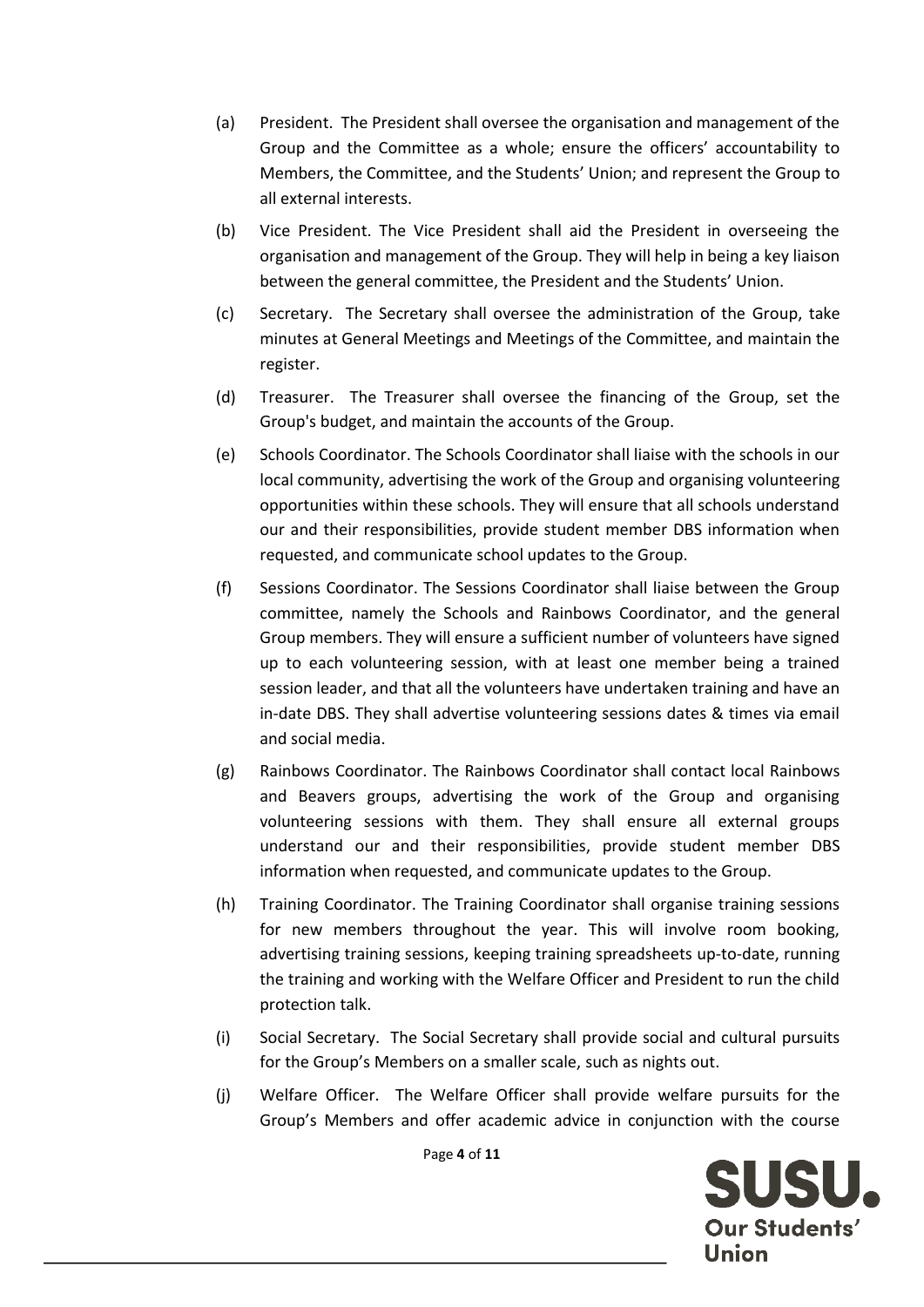representatives of the Students' Union. They shall also aid the president and training coordinator in providing child protection talks and advice to members.

- (k) Publicity Officer. The Publicity Officer shall communicate the Group's activities to Members and the Students' Union, and lead on the organisation of the Group's democratic processes.
- (l) Equipment Officer. The Equipment Officer will be responsible for maintaining all equipment used in volunteering sessions and replacing any when required.
- (3) No one may be appointed a member of the Committee if they have been disqualified from becoming a member of the Committee under the provisions of Clause 13, 'Disciplinary Action'.
- (4) The number of the Committee must not be less than three, though is not subject to any maximum. There must always be:
	- (a) a President;
	- (b) a Secretary;
	- (c) a Treasurer.
- (5) An officer or ordinary member of the Committee shall cease to hold office if they:
	- (a) ceases to be a Full Member of the Group.
	- (b) resigns by notice to the Group, or
	- (c) is removed from office by a resolution of the Members in General Meeting or a Meeting of the Committee, in accordance with Clause 13, 'Disciplinary Action'.

#### **8. Meetings of the Committee**

- (1) The Committee may regulate their proceedings as they think fit, subject to the provisions of this Clause.
- (2) Any member of the Committee may request the Secretary to call a Meeting of the Committee.
- (3) The Secretary must call a Meeting of the Committee if requested to do so by a member of the Committee.
- (4) Meetings of the Committee shall usually be chaired by the person who has been elected as President.
- (5) The quorum for a Meeting of the Committee shall be three members of the Committee.
- (6) No decision may be made by a Meeting of the Committee unless a quorum is present at the time the decision is made.



Page **5** of **11**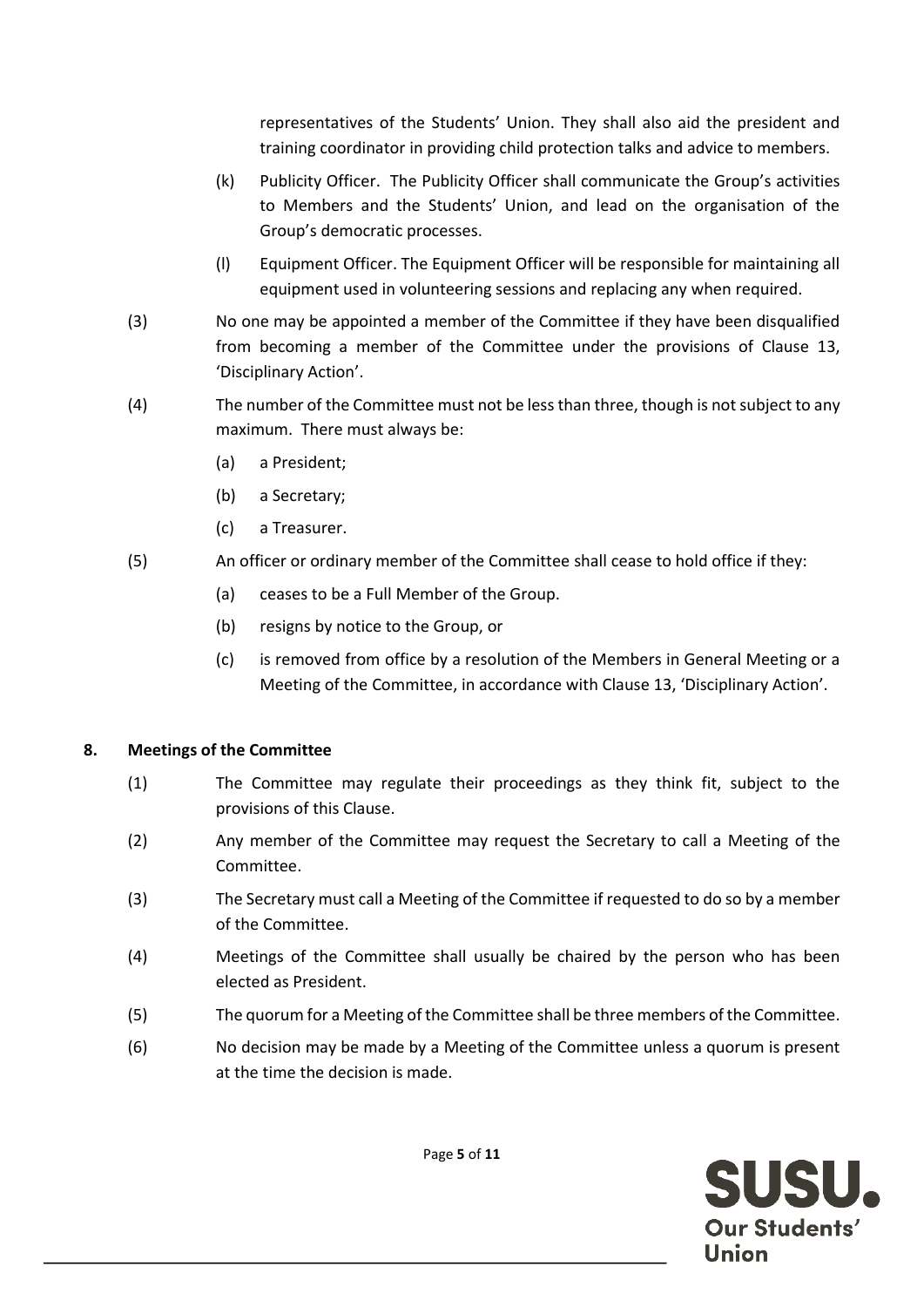- (7) Every member of the Committee, with the exception of the Chair, shall be entitled to one deliberative vote upon every voting matter. In the case of an equality of votes, the Chair shall have a casting vote.
- (8) Decisions may only be made by at least a simple majority of votes at a quorate Meeting of the Committee.
- (9) There shall be no absentee voting.
- (10) Minutes must be taken of all proceedings at a Meeting of the Committee, including the decisions made.

# **9. Appointment of the Committee**

- (1) The Full Members of the Group in General Meeting shall appoint the officers and ordinary members of the Committee by election.
	- (a) Elections for the Committee shall be held at an Annual General Meeting. Byelections for vacant offices shall be held at an Extraordinary General Meeting.
	- (b) A First-Past-The-Post system shall be used for all elections.
	- (c) In all elections Re-Open Nominations, 'RON', shall be a candidate. An election yielding a result of RON shall be re-run as a by-election.
- (2) The count for elections shall be conducted publically by the Chair of the General Meeting, who must do so accurately. Should the Members in General Meeting be dissatisfied with the accuracy of the count, they may resolve as a Point of Order to have the election re-counted or, if they remain dissatisfied, re-run as a by-election.
- (3) (a) A member of the Committee shall assume office with effect from the conclusion of the General Meeting of their appointment.
	- (b) A member of the Committee shall retire with effect from the conclusion of the AGM next after their appointment, but shall be eligible for re-election at that AGM.
- (4) The Committee must update their committee information on the Student Groups Hub provided by the Students' Union at [www.susu.org](http://www.susu.org/) (or failing that inform the Students' Union's Student Groups Officer) within seven days.
- (5) A retiring member of the Committee must transfer all relevant information and documentation to their newly-elected counterpart, or to the President, within fourteen days.

# **10. Financial Management**

(1) The Committee are jointly liable for the proper management of the Group's finances.

SUSU. Our Students' Union

Page **6** of **11**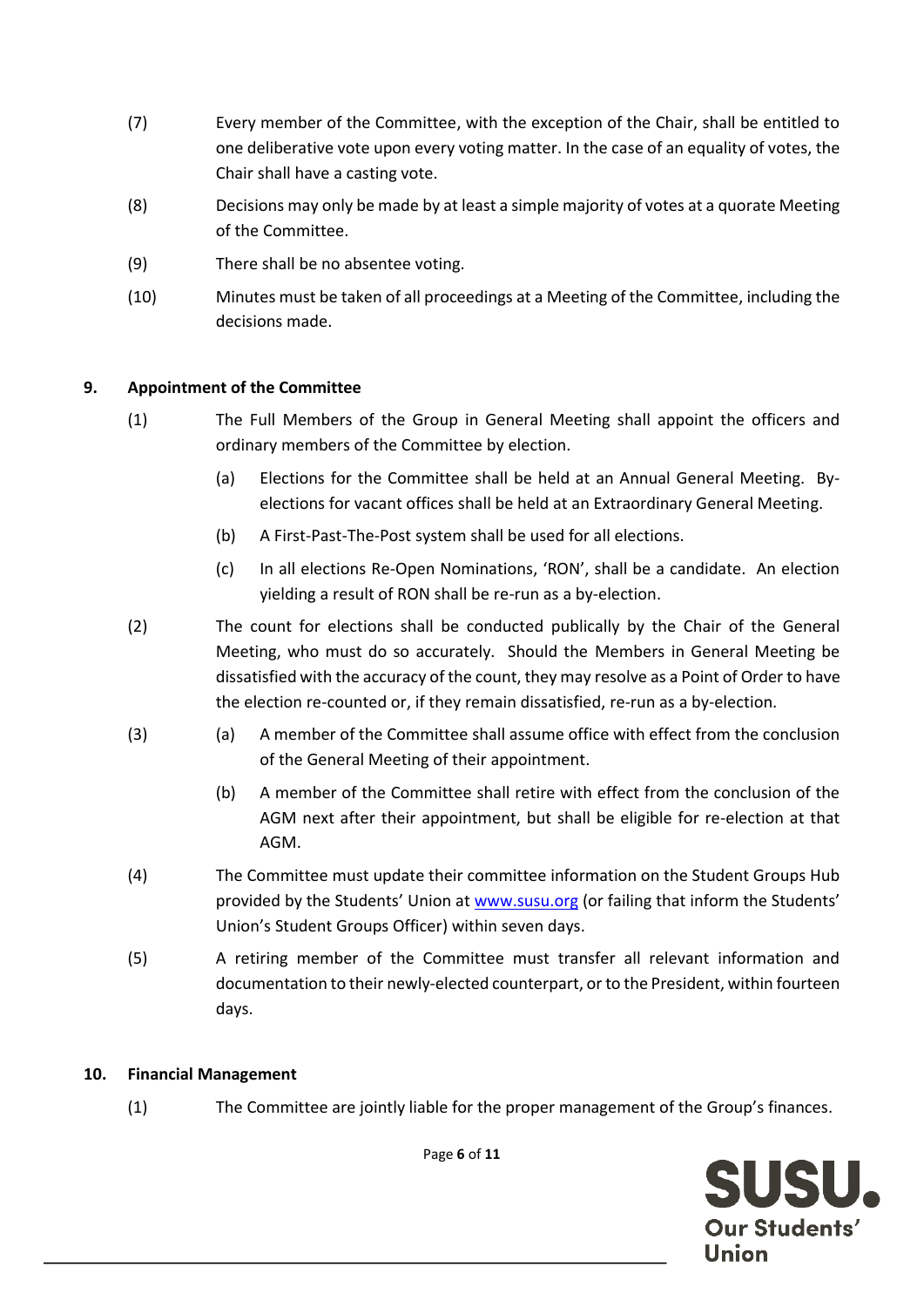- (2) The income and property of the Group must be applied solely towards the promotion of the objects.
- (3) The members of the Committee are entitled to be reimbursed from the property of the Group or may pay out of such property only for reasonable expenses properly incurred by them when acting on behalf of the Group.
- (4) The accounts of the Group, as maintained by the Treasurer, must be made available to the Students' Union upon request.

#### **11. Irregularities and Saving Provisions**

- (1) Subject to sub-clause (2) of this Clause, all acts done by a Meeting of the Committee shall be valid notwithstanding the participation in any vote of a member of the Committee:
	- (a) who was disqualified from holding office;
	- (b) who had previously retired or who had been obliged by this Constitution to vacate office;
	- (c) who was not entitled to vote on the matter, whether by reason of a conflict of interests or otherwise.
- (2) Sub-clause (1) of this Clause does not permit a member of the Committee to keep any benefit that may be conferred upon them by a resolution of the Committee if the resolution would otherwise have been void, or if the Committee has not complied with Clause 12, 'Conflicts of Interests and Conflicts of Loyalties'.
- (3) The Members in General Meeting may only invalidate, as a Point of Order, a resolution or act of:
	- (a) the Committee;
	- (b) the Members in General Meeting;

if it may be demonstrated that a procedural defect in the same has materially prejudiced a Member of the Group.

#### **12. Conflicts of Interests and Conflicts of Loyalties**

- (1) A member of the Committee must:
	- (a) declare the nature and extent of any interest, direct or indirect, which they has in any decisions of a Meeting of the Committee or in any transaction or arrangement entered into by the Group which has not been previously declared;
	- (b) absent themselves from any discussions of the Committee in which it is possible that a conflict will arise between their duty to act solely in the interests of the

Page **7** of **11**

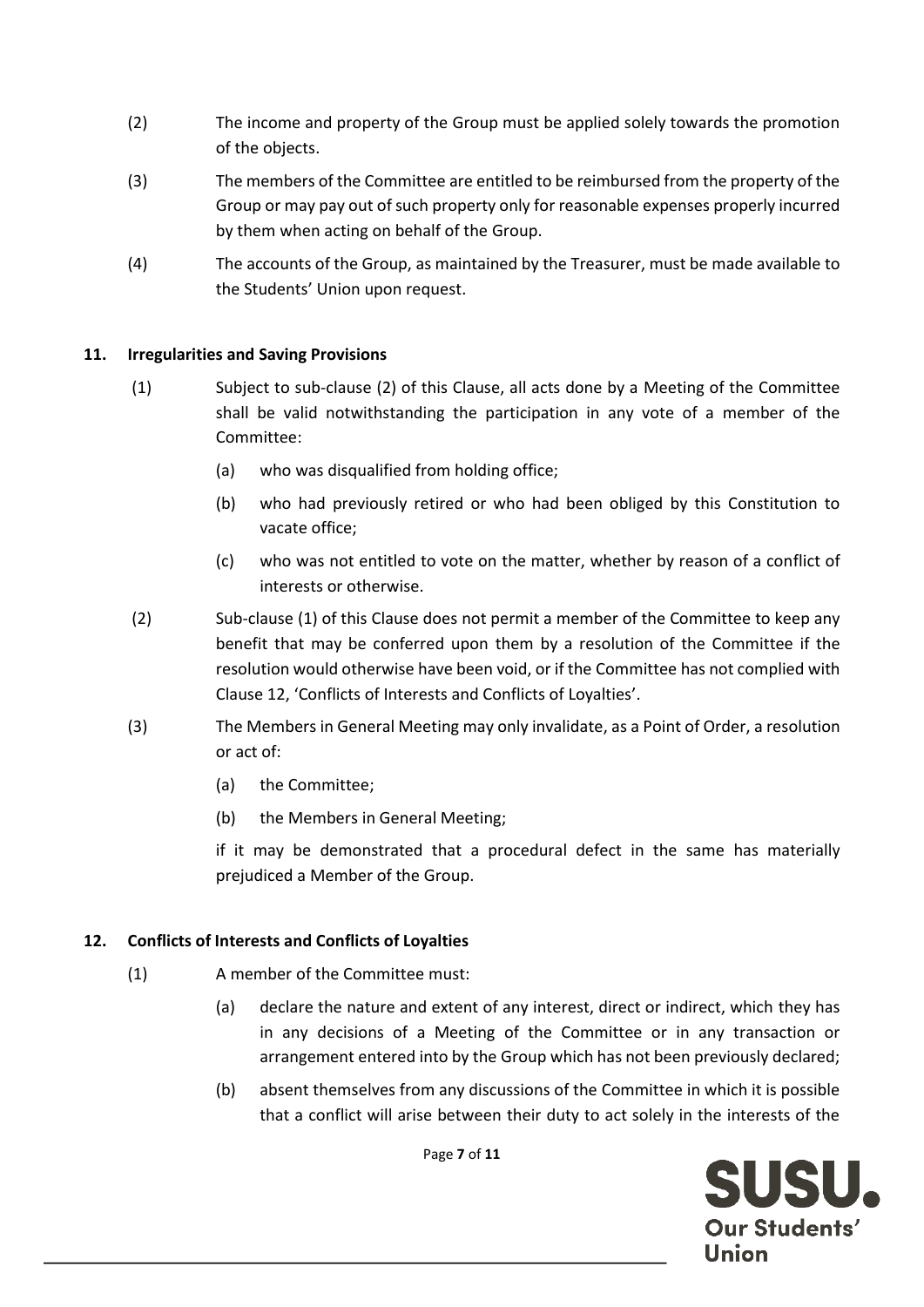Group and any personal interest, including but not limited to any personal financial interest.

(2) Any member of the Committee absenting themselves from any discussions in accordance with this Clause must not vote or be counted as part of the quorum in any decision of the Committee on the matter.

## **13. Disciplinary Action**

- (1) Disciplinary action may be taken against any Member of the Group as a consequence of conduct:
	- (a) detrimental to the reputation of the Group or the Students' Union.
	- (b) opposed to the objects of the Group (see clause 2) or the Students' Union.
	- (c) in contravention of any provision of this Constitution.
- (2) Disciplinary action that may be taken against any Member may be, but is not limited to:
	- (a) issue of a formal written warning.
	- (b) partial or total ban from certain Group activities.
	- (c) disqualification from becoming a member of the Committee.
	- (d) removal of a member of the Committee from office.
	- (e) temporary or permanent revocation of Membership.
	- (f) referral of the complaint to the Students' Union's Disciplinary Committee.
- (3) It is the right of the subject of the complaint to choose to have the disciplinary matter heard by either the Members in General Meeting, or a Meeting of the Committee. Either shall have the power to take disciplinary action, including but not limited to those measures set out in paragraphs (a) – (f) inclusive in sub-clause (2) of this Clause.
- (4) Any disciplinary hearing must be conducted in an impartial, balanced, and fair manner, considering all representations on the matter.
- (5) All disciplinary action must be subject to prior discussion with the Students' Union's Vice President Activities.
- (6) Members subject to disciplinary action have the right of appeal to the Students' Union's Student Groups Committee.
- (7) A full report of all disciplinary action taken by the Group in the previous year must be presented at the AGM.

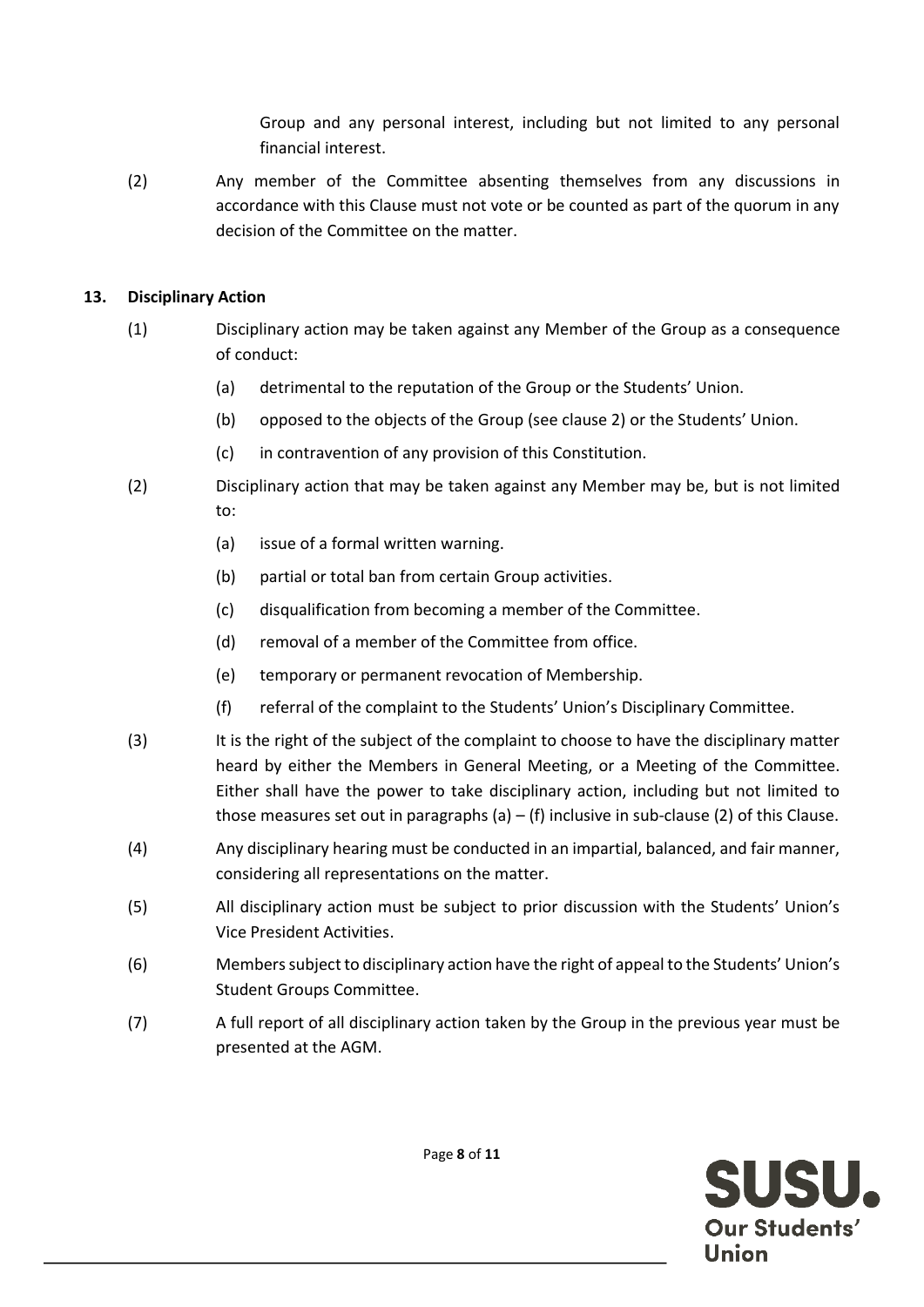## **14. Affiliation to External Organisations**

- (1) The Group may only become an affiliate of an external organisation if:
	- (a) the aims of that organisation are in line with those of the Group;
	- (b) the Members derive a direct benefit from the affiliation;
	- (c) no Policy of the Students' Union is breached by the affiliation;
	- (d) a resolution to affiliate is passed by the Members in General Meeting.
- (2) The Group's affiliation to an external organisation shall immediately lapse:
	- (a) at the conclusion of each Annual General Meeting after affiliation, unless the Members in General Meeting resolve to re-affiliate at each AGM in accordance with sub-clause (1) of this Clause.
	- (b) if a resolution to disaffiliate is passed by the Members in General Meeting.
- (3) All external affiliations and disaffiliations must be reported to the Students' Union's Student Groups Committee within seven days.
- (4) For the avoidance of doubt, the Students' Union is not an external organisation for the purposes of this Clause.

## **15. Amendment to the Constitution**

- (1) The Group may amend any provision contained in this Constitution provided that:
	- (a) amendments do not:
		- (i) alter the objects in such a way that undermines or works against the previous objects of the Group;
		- (ii) retrospectively invalidate any prior act of the Members in General Meeting or a Meeting of the Committee;
	- (b) a resolution to amend a provision of this Constitution is passed by at least a twothirds majority of the Full Members present at a General Meeting;
	- (c) a copy of the resolution amending this Constitution is sent to the Students' Union within seven days of it being passed;
	- (d) the resolution is ratified by the Students' Union's Student Groups Committee.
- (2) The interpretation of this Constitution shall be with the Committee, except that during a General Meeting or a Meeting of the Committee the Chair shall have this responsibility. The Members in General Meeting may resolve to revise any interpretation made by the Committee or a Chair as a Point of Order.

SUSU. Our Students' Union

Page **9** of **11**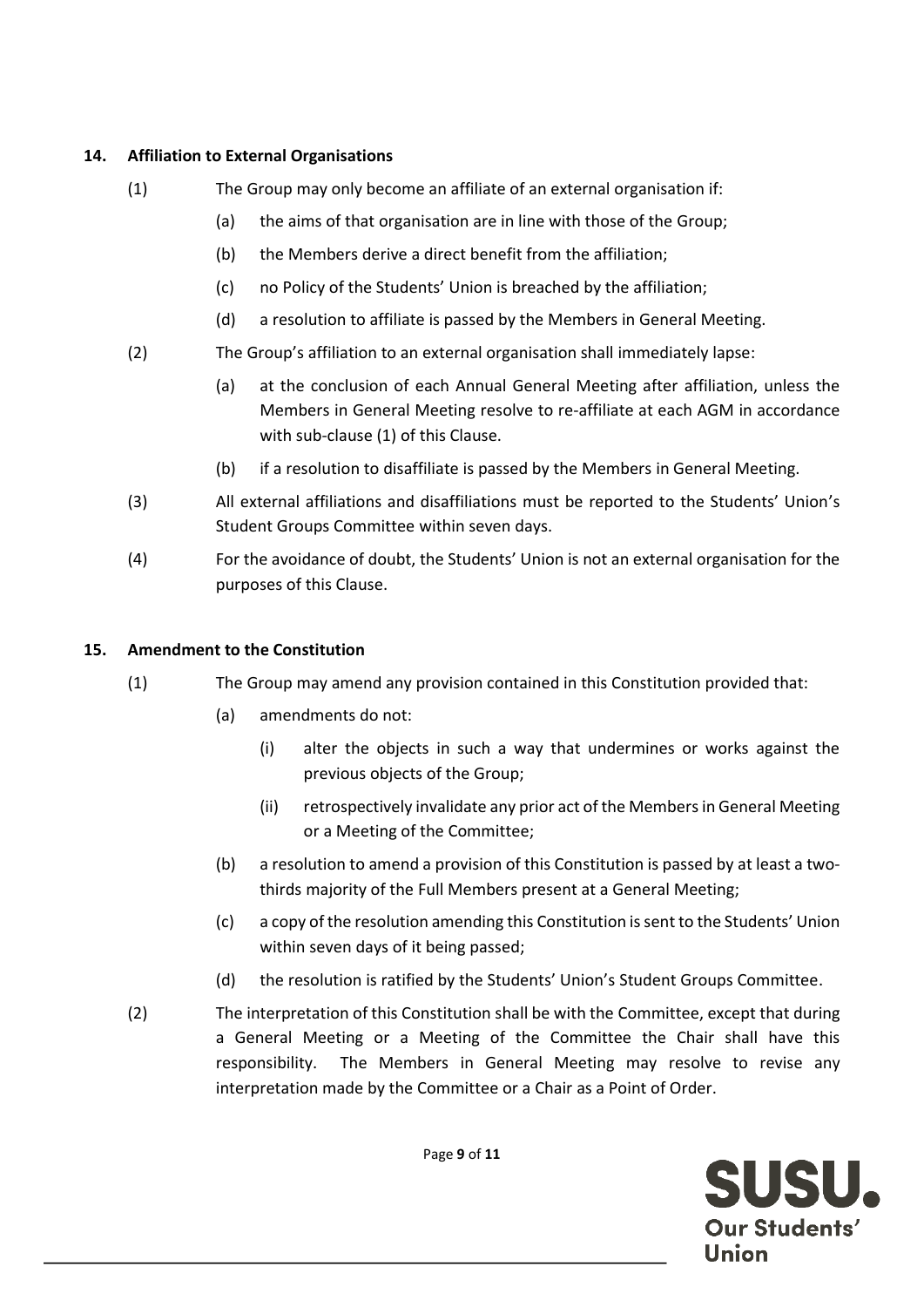- (3) The provisions of this Constitution shall be subordinate to those of the Articles, Rules, By-Laws and Policies of the Students' Union.
- (4) The Committee and the Students' Union shall retain a copy of this Constitution, which the Committee must make available to Members upon request.

# **16. Dissolution**

- (1) If the Members resolve to dissolve the Group, the Committee will remain in office and be responsible for winding up the affairs of the Group in accordance with this Clause.
- (2) A resolution to dissolve the Group must be passed by at least a two-thirds majority of the Full Members present at a General Meeting;
- (3) The Committee must collect in all the assets of the Group and must pay or make provision for all the liabilities of the Group.
- (4) The Committee must apply any remaining property or money:
	- (a) directly for the objects;
	- (b) by transfer to any Group or Societies for purposes the same as or similar to the Group;
	- (c) in such other manner as the Students' Union's Student Groups Committee may approve in writing in advance.
- (5) The Members may pass a resolution before or at the same time as the resolution to dissolve the Group specifying the manner in which the Committee are to apply the remaining property or assets of the Group. The Committee must comply with such a resolution if it is consistent with the provisions of this Clause.
- (6) In no circumstances shall the net assets of the Group be paid to or distributed among the Members of the Group.
- (7) The Committee must ensure the register and all other data held by the Group are securely destroyed upon the dissolution of the Group.
- (8) The Committee must notify the Students' Union within seven days that the Group has been dissolved. If the Committee are obliged to send the Group's accounts to the Students' Union for the accounting period which ended before its dissolution, they must send the Students' Union the Group's final accounts.

#### **17. Interpretation**

In this Constitution:

(1) 'The University' means 'the University of Southampton'.



Page **10** of **11**